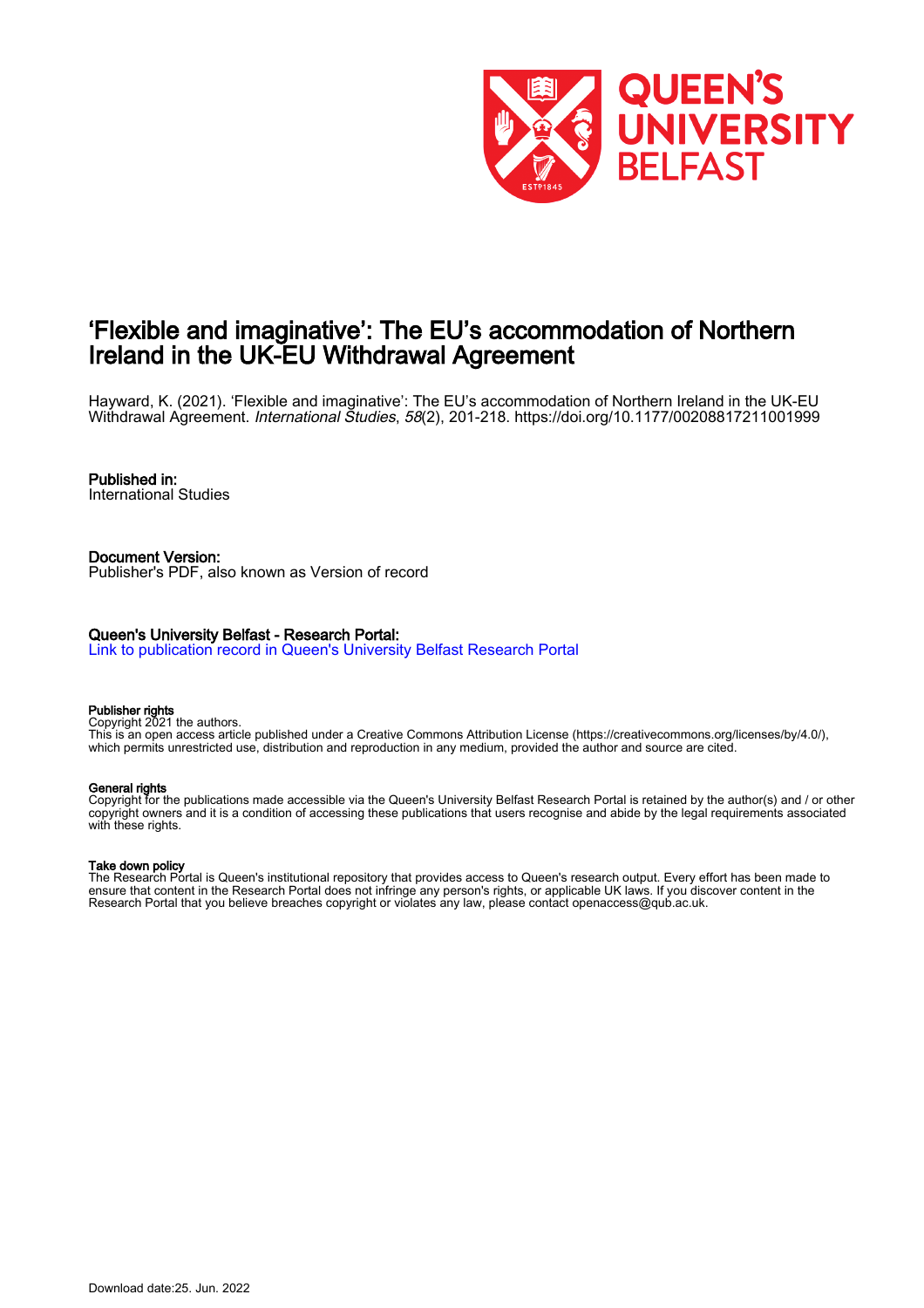#### *Article*

**'Flexible and Imaginative': The EU's Accommodation of Northern Ireland in the UK–EU Withdrawal Agreement**

in.sagepub.com/journals-permissions-india International Studies  $1 - 18$ © 2021 Jawaharlal Nehru University Reprints and permissions:



DOI: 10.1177/00208817211001999 journals.sagepub.com/home/isq



## **Katy Hayward<sup>1</sup>**

#### **Abstract**

The 1998 Good Friday (Belfast) Agreement that cemented the peace process formalized Northern Ireland's position as a region integrally connected to both Great Britain and the Republic of Ireland. The multilevel governance and cross-border cooperation this entailed was enabled by common UK and Irish membership of the European Union. The UK's decision to leave the EU posed risks to this settlement. In response, they engaged in a quest for 'flexible and imaginative solutions' to this conundrum. The unique arrangements established through the Protocol on Ireland/Northern Ireland in the UK–EU Withdrawal Agreement (2019) mark an innovative and ambitious development for the EU. First, it de facto includes a region of a non-member state within its internal market for goods and, second, it delegates the enforcement of its rules to that non-member state. The Protocol represents a significant departure for the EU in terms of its typical engagement with external actors. Most significantly, it will not only represent a 'live' concern for the EU but a unique type of responsibility.

#### **Keywords**

1998 Good Friday (Belfast) Agreement, border management, dynamic alignment, multilevel governance, Protocol on Ireland/Northern Ireland, Withdrawal Agreement

**Corresponding author:** Katy Hayward, Queen's University, Belfast, BT7 1NN, UK. E-mail: k.hayward@qub.ac.uk

<sup>1</sup> Queen's University, Belfast, UK.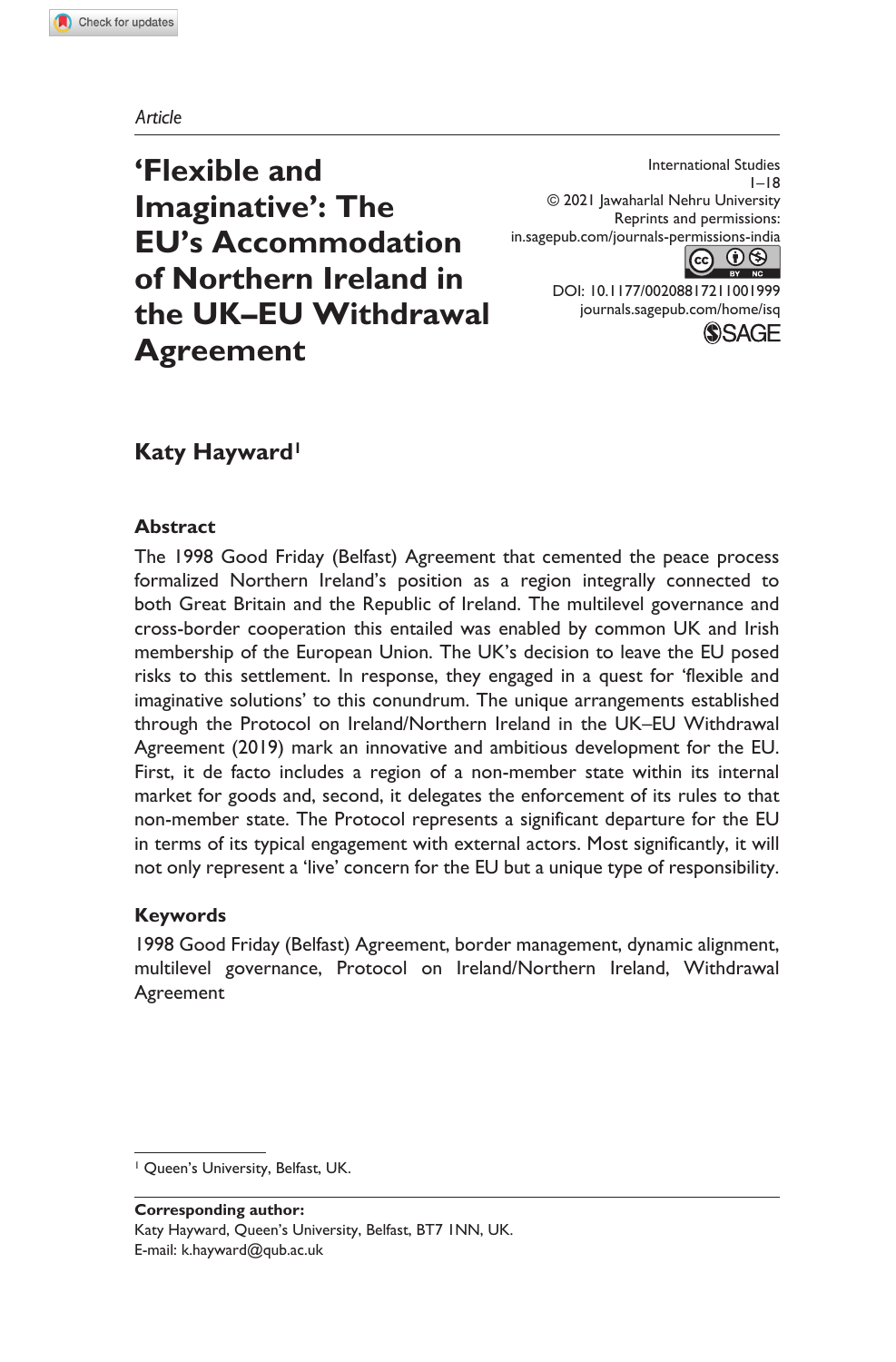### **Introduction**

On 29 March 2017, the British Prime Minister, Theresa May, wrote to the President of the EU Council, Donald Tusk, to trigger Article 50 of the Treaty on European Union and set the clock ticking on the UK's exit from the EU. In doing so, she proposed a set of principles for the UK–EU discussions. One such principle was that 'we must pay attention to the UK's unique relationship with the Republic of Ireland and the importance of the peace process in Northern Ireland' (HMG, 2017b). She elaborated:

The Republic of Ireland is the only EU member state with a land border with the United Kingdom. We want to avoid a return to a hard border between our two countries, …to make sure that nothing is done to jeopardise the peace process in Northern Ireland, and to continue to uphold the Belfast Agreement. (HMG, 2017b)

For its part, the EU emphatically concurred. The guidelines issued by the European Council for the withdrawal negotiations also acknowledged 'the unique circumstances on the island of Ireland' and the need to support the Belfast (Good Friday) Agreement.<sup>*i*</sup> As such, it recognized that '*flexible and imaginative* solutions will be required, including with the aim of avoiding a hard border, while respecting the integrity of the Union legal order' (European Council, 2017, emphasis added). The common principle was clear and—from the perspective of people of all views across the island of Ireland—very welcome. However, as with so much in the Brexit process, the interpretation of this principle was very different between the two sides. What it meant to 'avoid' a 'hard border' on the island of Ireland, let alone what was required to achieve it, was to become one of the most bitterly contested aspects of the UK–EU negotiations.

This article considers the 'flexible and imaginative' solution that was ultimately found by the UK and EU to achieve this joint objective. This took the form of the Protocol on Ireland/Northern Ireland that was incorporated into the UK–EU Withdrawal Agreement that was ratified in January 2021. It notes the differences between the two sides that led to this point. It also outlines both the extensiveness and the limitations of the flexibility and imagination that had to be shown by both sides in coming to this arrangement. The argument put forward is that this marks a new undertaking in the self-conceptualization of the European Union—the full consequences of which will only be revealed over time.

### **Avoiding a Hard Border**

### *The Conundrum*

From the very beginning, there was a tension in the approach of British Government ministers to the challenge of avoiding a hard border on the island of Ireland in Brexit. The Prime Minister frequently used the phrase 'no *return* to a hard border', which (no doubt unintentionally) evoked memories among those who had been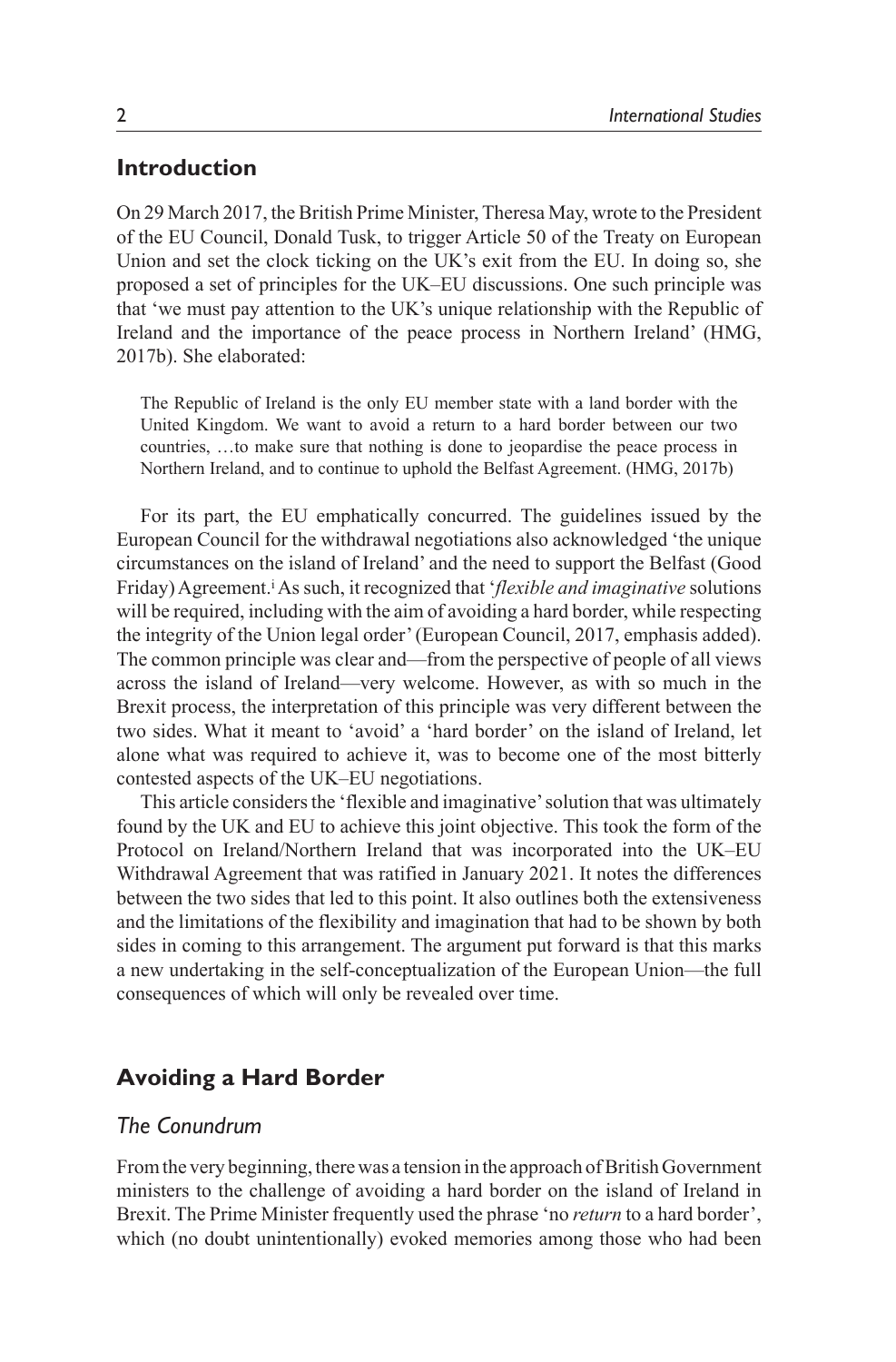closest to the effects of securing the border during the Troubles (Mulroe, 2017; Patterson, 2013).<sup>ii</sup> When people imagined a 'return' to a hard border, it was the experience of blocked roads, military watchtowers and armed checkpoints that they recalled. As such, what was intended to reassure people only served to heighten anxieties about the potential impact of Brexit on the border (Hayward, 2017, 2018). Such anxieties were made all the more acute by the degree to which European integration had changed the Irish border, most particularly since the peace process (Deiana et al., 2019). Some of this integration was a consequence of single market membership (e.g., harmonization of regulations, removing non-tariff barriers to trade) and EU investment in regional development in the poor border areas (Hayward, 2007), but the post-1998 Good Friday (Belfast) Agreement conditions for cross-border institutional cooperation in such areas as agriculture, health, waterways and food safety helped foster and normalize such connections (McCall & O'Dowd, 2008). As such, north–south cooperation on the island of Ireland is not primarily about trade but about things that matter to people in real terms: road safety, flood risk management, specialized health services, mobile phone roaming. In the context of the EU and the 1998 Agreement, it was possible to address such practical matters—many of which make sense purely given the geography of the place—with no implications for constitutional sovereignty or identity.

Border communities were, therefore, alarmed at the very prospect of the Irish border becoming an external border of the EU (Hayward, 2017, 2018). The British government was slow to outline the challenge of managing a land border between the EU and a third country in practical terms (Cochrane, 2020; Murphy, 2018). This is in no small part due to the fact that it was generally reluctant to acknowledge (let alone confront) the realities of being a non-EU member state. If EU membership meant being part of the same customs territory and regulatory sphere, leaving it meant that a customs and regulatory border would come between the UK and the EU, and it would have to be managed. As the Prime Minister repeated the promise to 'take back control of our borders, money, and laws' (HMG, 2018), the difficulties in doing so were most evident on an island to the west of Britain and along a border that had been drawn just a century before, namely in the creation of Northern Ireland.

Yet, the British government made little effort to mitigate the difficulties by softening the terms of the UK's exit. Even prior to triggering the Article 50 process, Prime Minister Theresa May had been unequivocal that the UK would leave the single market and the customs union (HMG, 2017a). Not only would there be a customs and a regulatory border to manage between the UK and the EU, the expectation could only be that divergence between them would increase over time. It was inevitable, therefore, that the challenge of 'avoiding a hard border' between the UK and EU on the island of Ireland would not only be intensely complicated but increasingly so. What is more, the particularities of the Irish border exacerbated the sensitivities required when addressing the problem. Only as the peace process had become embedded in Northern Ireland had the benefits of European integration on the island of Ireland begun to be realized (Buchanan, 2014; Hayward, 2009; McCall, 2014; Murphy, 2014). This meant that, for many (especially Irish citizens), the experience of EU membership was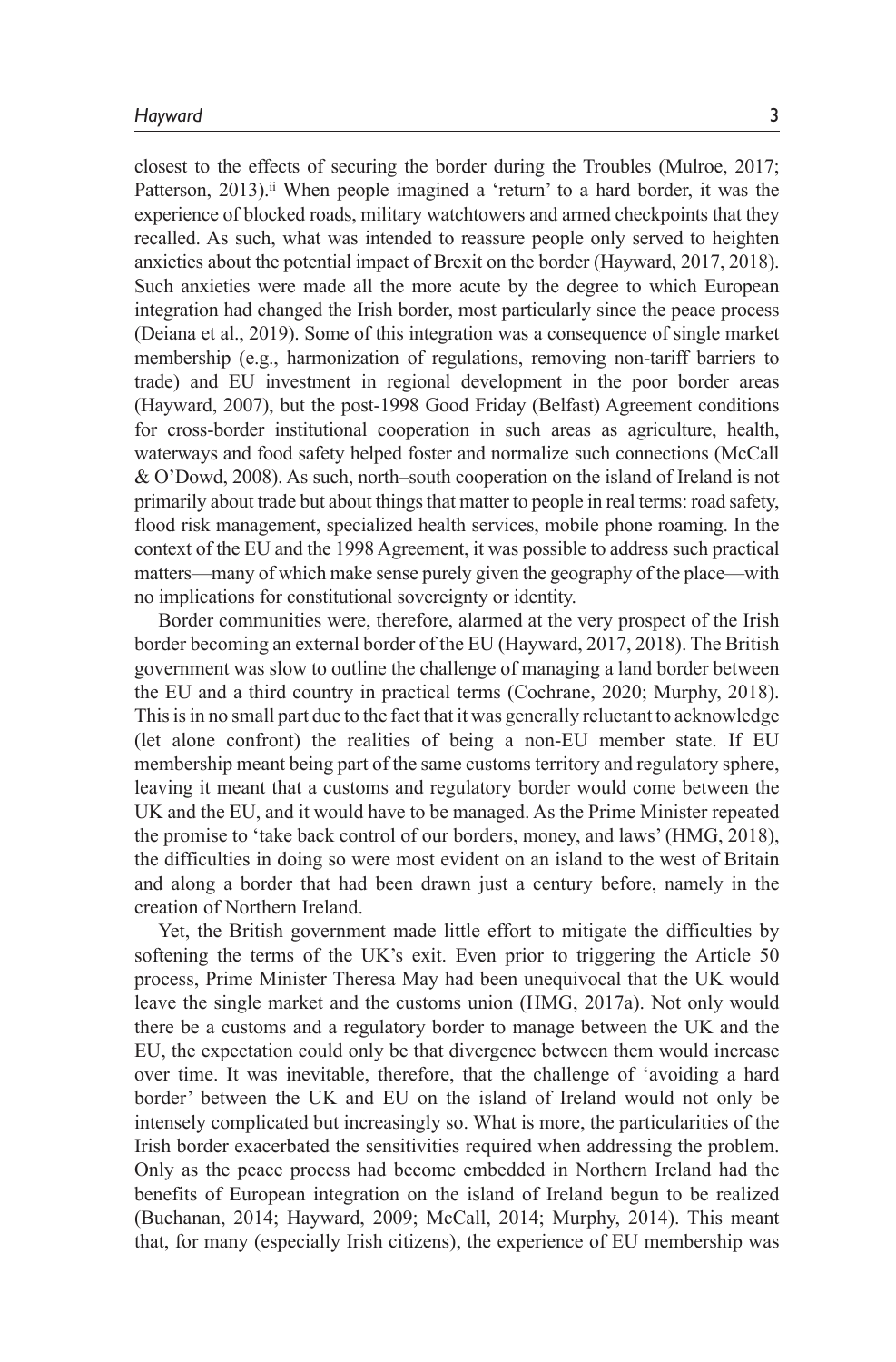inseparable from the achievement of peace and the 1998 Agreement (Lagana, 2020; Phinnemore et al., 2012). The UK and the EU had to find a way to manage the post-Brexit Irish border in a way that preserved the conditions of integration and stability in the region as far as possible. In and of itself, this would be difficult; it was made all the more so by the fact that the conditions of integration and stability between the UK and the EU were themselves about to change.

From the start of the Brexit negotiations, the UK had been keen to move to discussing the future shape of the UK–EU relationship, whereas the EU was insistent on managing the terms of exit first. For this reason, the withdrawal negotiations were broken into two phases. First, addressing priority issues in withdrawal: EU citizens' rights in the UK (and vice versa), the financial settlement and the Irish border. Then the scope and shape of the future relationship would be outlined. Given the recognition that the EU's typical rules when it came to managing its external border would not work on the post-Brexit Irish border, there was a concern that 'avoiding a hard Irish border' would in effect allow the UK to steer its way into a post-Brexit arrangement that would undermine the EU's legal order. For this reason, the Joint Report on progress made in phase one of the UK– EU withdrawal negotiations, of December 2017, was clear that this issue had to be dealt with separately:

The commitments and principles outlined in this joint report will not pre-determine the outcome of wider discussions on the future relationship between the European Union and the United Kingdom and are, as necessary, specific to the unique circumstances on the island of Ireland. They are made and must be upheld in all circumstances, irrespective of the nature of any future agreement between the European Union and United Kingdom. (European Council & HMG, 2017, Paragraph 46)

### *Three Scenarios*

The Joint Report set out three scenarios in which the challenge of avoiding a hard Irish border would be addressed. It recognized that the UK's intention was to avoid a hard Irish border through a future UK–EU relationship, but 'should this not be possible', it was to 'propose specific solutions' to address the 'unique circumstances' of the case. Failing agreement on such specific solutions, the default would be that:

the United Kingdom will maintain full alignment with those rules of the Internal Market and the Customs Union which, now or in the future, support North-South cooperation, the all-island economy and the protection of the 1998 Agreement. (EC & HMG, 2017, Paragraph 49)

The Joint Report was a milestone in terms of setting out these three scenarios, not least because the EU was under no illusion that the first scenario was a nonrunner. This was because of the UK's insistence on leaving the single market, which in turn meant that the rules between the UK and the EU would diverge so much that implementation of border controls would be necessary.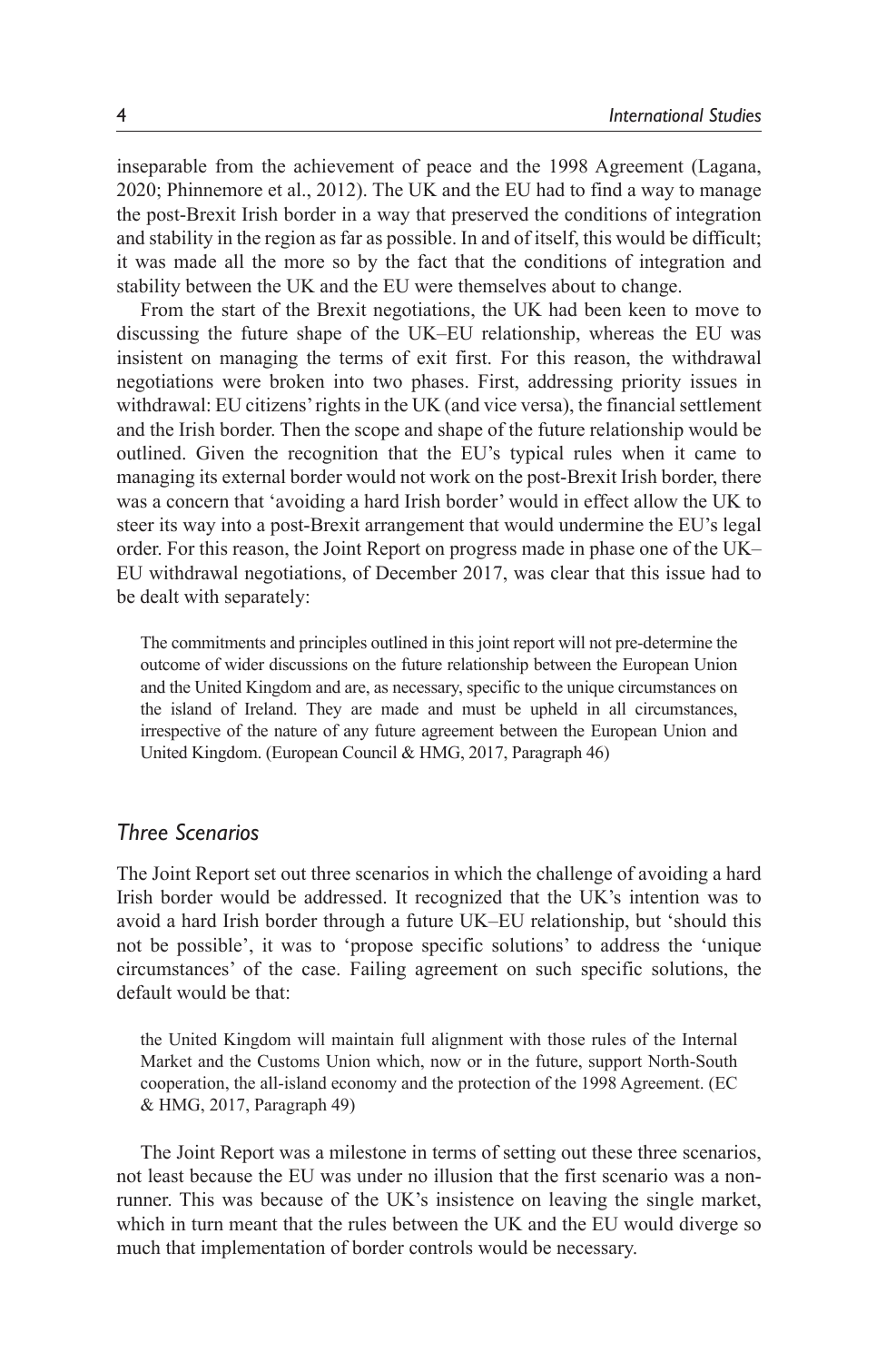After another 11 months of difficult deliberations, the UK and the EU announced a Withdrawal Agreement in November 2018 (European Council & HMG, 2018). This contained a Protocol on Ireland/Northern Ireland that was described as a 'backstop'. It allowed for the third scenario in the Joint Report, with the UK maintaining alignment with necessary rules of the single market and customs union in order to avoid border controls, only in the eventuality that scenario one (avoiding a hard border through the UK–EU future relationship) proved impossible. The very inclusion of a commitment to align with EU rules (albeit in a temporary and limited way) was strongly objected to by the majority of members of the UK House of Commons, and they voted down the Withdrawal Agreement three times. The deadline for exit was extended in an effort to avoid a 'crash-out Brexit', and the UK returned to the negotiating table. With a change of Prime Minister in July 2019, the language from the British government was even more hard line, and the tack of the negotiations changed. A revised Withdrawal Agreement was announced by Prime Minister Boris Johnson and Commission President Jean-Claude Juncker in October 2019, including a new Protocol on Ireland/Northern Ireland (European Council & HMG, 2019b). This time, the second scenario envisaged by the Joint Report was put into legally binding form. There were to be 'specific solutions' for Northern Ireland that would enable the absence of new border controls on the island of Ireland. The flipside to this, of course, was that any border controls that were necessary between the UK and the EU would now come to apply between Northern Ireland and Great Britain, that is, within the UK and 'down the Irish Sea'. What this would mean in practice would be largely dependent on the degree to which the UK decided to diverge from the EU after the end of the transition period. The Trade and Cooperation Agreement (TCA) reached on 24 December 2020 contains level playing field commitments (e.g., on state aid), but it does not prevent the governments of the UK (including Scotland and Wales as well as Westminster) from setting their own standards in areas of high regulation, such as agri-food. Indeed, TCA does not even go as far as the EU's trade agreements with Canada or Japan in this area, given that it does not allow for sanitary and phytosanitary measures in the UK to be recognized as equivalent to those of the EU. The greater the divergence from EU rules in Britain, the greater the need to ensure non-compliant products do not enter the EU single market via Northern Ireland.

# **A Protocol that Places Northern Ireland Both Within and Between the UK and EU**

### *The Scope of the Protocol*

It is important to recognize, at this point, that much of the Protocol has nothing to do with trade; for example, there is a commitment from the UK to no diminution of rights, safeguards and equality of opportunity as set out in the 1998 Agreement; this is intended to assuage fears that the UK's expressed intention to leave the European Convention on Human Rights in the future would leave a gaping hole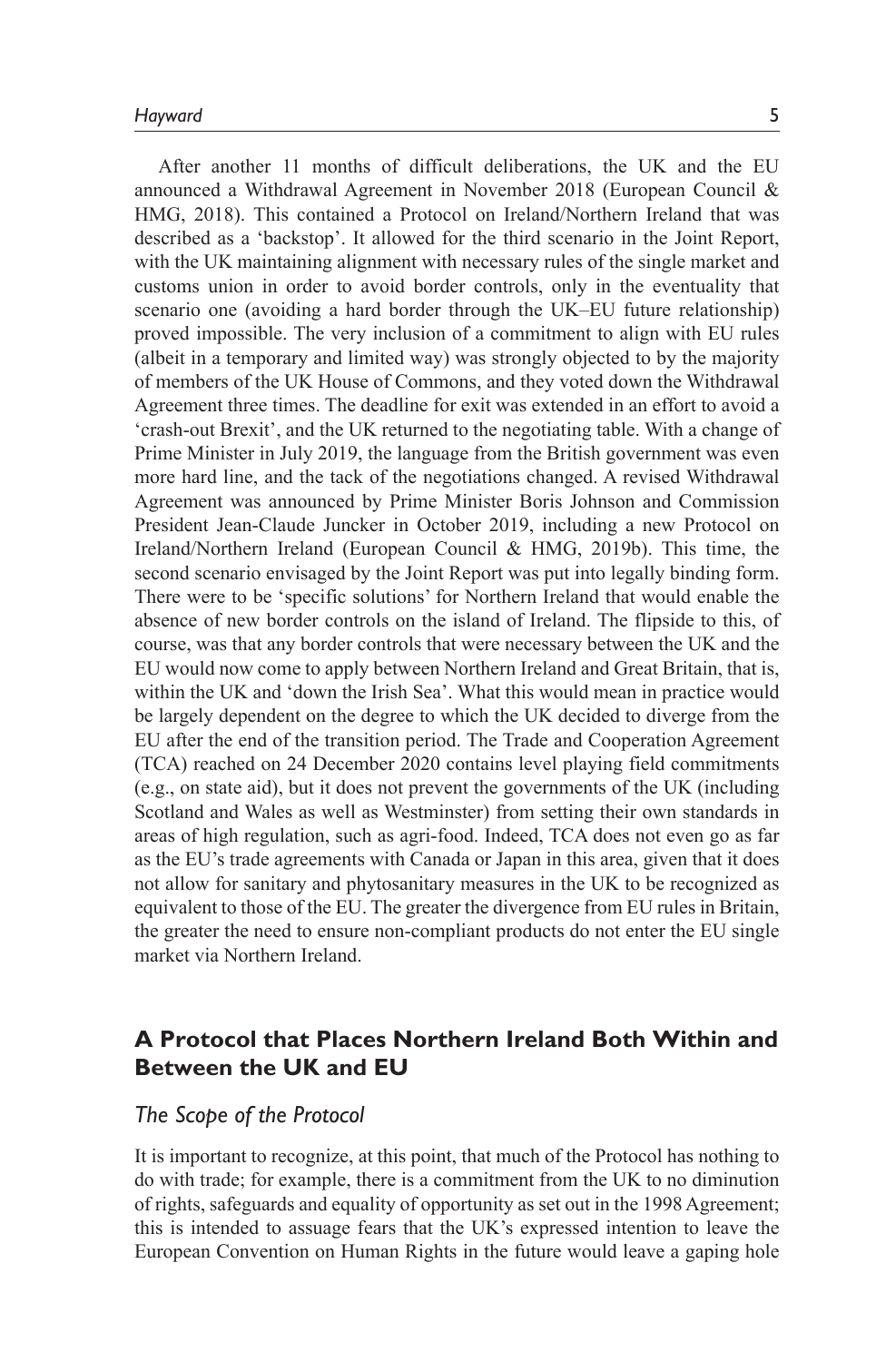in the foundations of the 1998 Agreement. Second, Article 11 of the Protocol states that it 'shall be implemented and applied so as to maintain the necessary conditions for continued North-South cooperation', including in such areas as environment, telecommunications, health and education. This reflects the findings of a mapping exercise conducted in 2017 (though not published in full until 2019), prior to the Joint Report, which identified over 150 areas of formal cooperation across the border, around two-thirds of which was directly or indirectly underpinned by EU law (European Council  $\&$  HMG, 2019a). The Protocol also acknowledges that the UK–Ireland Common Travel Area (which, simply put, gives reciprocal rights to British and Irish citizens in the respective jurisdictions) stands unaffected. However, this is a limited range of 'continuity' amidst what otherwise constitutes a huge adjustment.

The Protocol is part of the Withdrawal Agreement which saw the UK as a whole (including Northern Ireland) outside the European Union, but it places Northern Ireland in a very distinct legal position in order to ensure that the Ireland/ Northern Ireland border is not a customs or regulatory border, that is, that there is no need to manage that border for those purposes. The Protocol thus 'frees' the UK to have a distant relationship with the EU in the future even whilst adhering to the commitments and principles of the Joint Report. The 'specific solution' for Northern Ireland is unique and even exceptional, not just in the UK but for the European Union itself.

#### *A Specific Solution*

This is most clearly the case when we consider the position it places Northern Ireland—a region of 1.85 million people—in when it comes to trade. Articles 5–10 of the Protocol are the critical ones here. They cover customs, movement of goods, value-added tax (VAT), the UK internal market, technical regulations (which are listed in Annex 2, in the form of some 287 EU legislative instruments) and the single electricity market on the island of Ireland (Weatherill, 2020). First, although Northern Ireland remains officially part of the customs territory of the UK and incorporated into future UK trade agreements, the EU's Union Customs Code applies in Northern Ireland. In practice, what this means is a border down the Irish Sea—and one that is to be managed and controlled by the UK authorities, albeit with an EU monitoring 'presence'. All commercial goods moving from Britain into Northern Ireland require customs declarations and some of these goods (those deemed to be at risk of entering the single market) have to have tariffs paid in advance. Products of animal and plant origin moving from Britain into Northern Ireland have to be subject to the EU's rules for entry, including Export Health Certificates, plus physical checks on entry through designated and EU-approved Border Control Posts. Northern Ireland will enforce the EU's VAT rules on goods, which will not apply in Britain; this means that sales of goods across the Irish Sea will be considered as exports for VAT purposes, even though they are occurring within a single state. The EU's rules on state aid will apply to all trade relevant to the Protocol, most directly on businesses trading in Northern Ireland.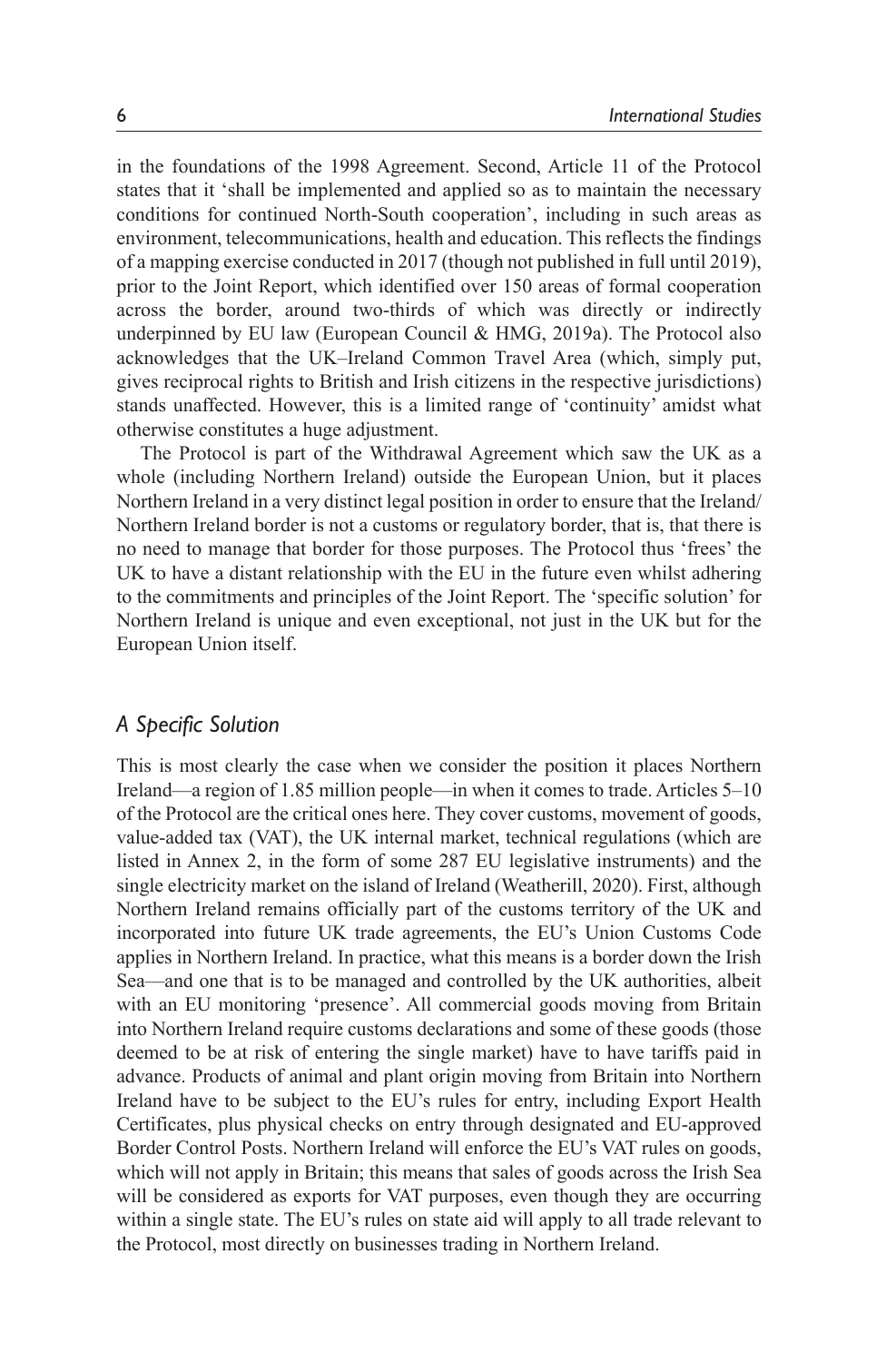In effect, the Protocol means that Northern Ireland is de facto within the EU's single market for goods. Thus, even as the rest of the UK diverges, Northern Ireland is to continue to follow the EU's rules and regulations which affect trade in goods, including product regulations, sanitary and phytosanitary standards, plus the EU's regulations governing wholesale electricity markets. There is a grave concern about the 'rule taking but not rule making' position that this puts Northern Ireland in. This is no minor complaint, given that the whole of the peace process is dependent on the argument that democracy works and that people should use democratic institutions and voting to see political change, not violence. As discussed below, there are no means of 'rule shaping' for Northern Ireland, however, when it comes to the implementation of the Protocol; instead, by way of compensation, the Protocol includes a mechanism for 'affording or withholding consent' for the application of Articles 5–10. The 90 members of the Legislative Assembly of Northern Ireland will have a vote every 4 (or possibly eight) years on the continued application of these Articles (Phinnemore, 2020; Sargeant, 2019). If they vote to discontinue them, then the UK–EU Joint Committee overseeing the Withdrawal Agreement is to make recommendations on that alltoo-familiar problem, that is, how to avoid a hard border on the island of Ireland. What these are would depend on the nature of UK–EU relationship at that point.

This marks a considerable concession on the part of the European Union: every 4 years, the future of its single market and customs union could depend on the votes of a few dozen elected representatives in a region outside the EU. What it means in practice is that the implementation of the Protocol has to be done in such a way that it makes it likely that it will continue to be accepted by the majority of people (and elected representatives) in Northern Ireland. This means that a balance is required between implementing the Protocol in a way that assures member states that the legal order of the EU's single market is protected, whilst at the same time not imposing too heavy a pressure on what is an economically and politically fragile region. As a consequence, a great deal of pressure rests on the mechanisms and institutions for the governance of the Protocol on Ireland/Northern Ireland.

### **Governance of the Protocol**

#### *The Joint Committee*

Three new bodies, each comprised of representatives from the EU and UK, have been established to oversee the Protocol on Ireland/Northern Ireland. The Joint Committee is to oversee the implementation of the Protocol. The Specialised Committee on the Implementation of the Protocol on Ireland/Northern Ireland is to facilitate and administer the Protocol. The Joint Consultative Working Group (JCWG) is to inform the work of the Specialised Committee. As a House of Lords European Union Committee Report on the Protocol (2019, p. 3) noted, the effectiveness of these three bodies 'will depend on the frequency of their meetings, the flexibility of their remit, senior political representation on both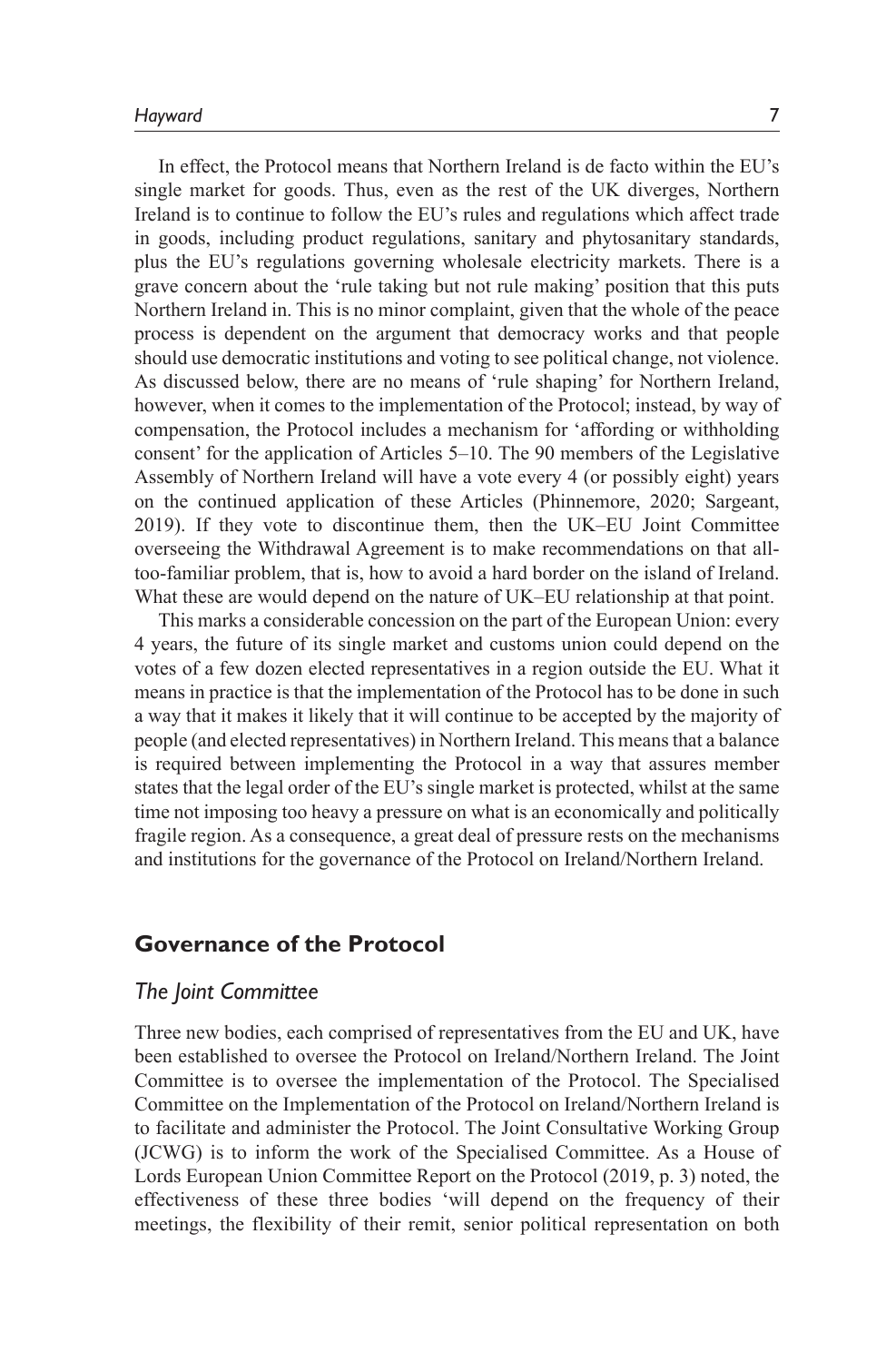sides, and a mutual commitment to effective communication, appropriate powers, and full accountability'.

The body with overall responsibility for governing the implementation and administration of the Withdrawal Agreement is the Joint Committee (see Article 164 of the Withdrawal Agreement). It also has specific responsibilities relating to the Protocol. As set out in paragraph 3 of Article 166, the Joint Committee will make all its decisions and recommendations 'by mutual consent' of the parties. In other words, it cannot act if the United Kingdom does not agree. The UK and the EU are obliged to implement the Joint Committee's decisions, which will have the same legal effect as the Withdrawal Agreement itself (see Article 166). In the absence of agreement on an issue at the Joint Committee, under Article 170, the issue will then be referred to the arbitration panel, whose decision will be final and binding. Both the UK Parliament and the European Parliament expect to be able to undertake scrutiny of the work of the Joint Committee, but this will not operate in terms of direct accountability, and they will not be asked or required to ratify decisions taken by the Joint Committee as a rule (House of Lords, 2020).

The Joint Committee carries an extraordinary responsibility when it comes to keeping under constant review three dynamic processes relating to the Protocol. First, relating to the movement of goods to and from Northern Ireland, according to Article 6(2) of the Protocol, it is to review the facilitation of trade within the United Kingdom. Second, it has the competence to review the application of the rules relating to VAT and Excise as set out in the Protocol (Article 8). Third, according to Article 11(2) of the Protocol, it is to 'keep under constant review the extent to which the implementation and application of this Protocol maintains the necessary conditions for North-South cooperation' on the island of Ireland. All action and final decisions relating to issues arising from the implementation of the Protocol will be in the hands of the Joint Committee.

#### *The Bodies Informing Joint Committee Decisions*

The Specialised Committee is constituted of officials appointed by the UK and the EU. Although not obliged to, both the UK and the EU have said that they will allow representatives from Northern Ireland (invited by the UK) and from Ireland (invited by the EU) to attend. It will be where the heavy lifting on the application and monitoring of the Protocol will be done, although any new decisions on it will remain the preserve of the UK–EU Joint Committee. Recognising the complexity of the task, the Withdrawal Agreement made special provision for an additional body to feed into the work of this particular committee. The purpose of the JCWG is to 'serve as a forum for the exchange of information and mutual consultation'. It is a unique body, even in terms of the vast range of organizations involved in the implementation of EU agreements with non-member states. According to the Protocol (Article 15.2), it 'shall be composed of representatives of the Union and the United Kingdom' and co-chaired by them. Its rules of procedure allow that the representatives from both sides will have 'appropriate expertise' with respect to the issues under discussion. Despite its obscurity, the importance of its role is seen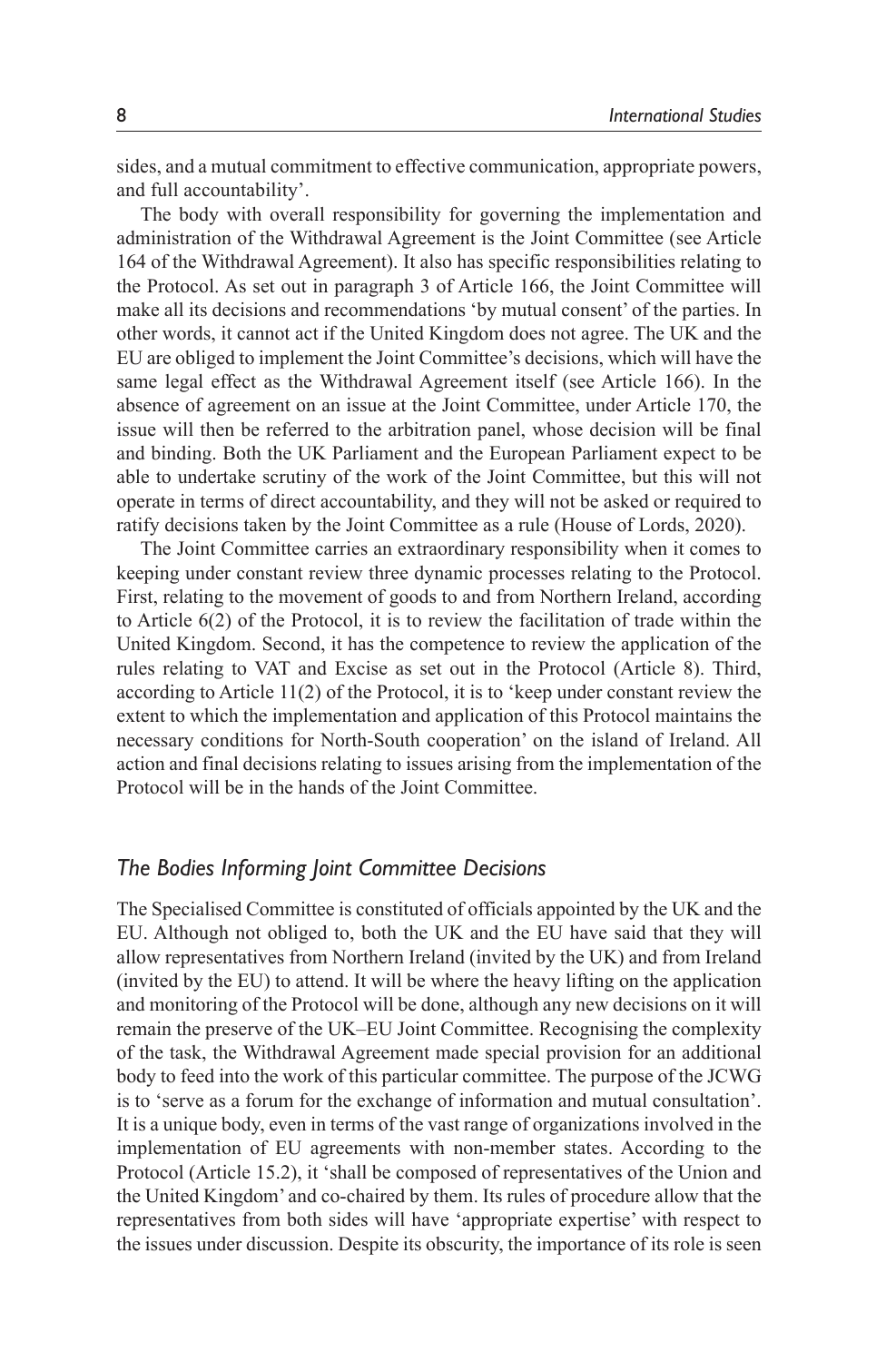in the fact that the Withdrawal Agreement provides for it to meet 'at least once a month', which is rather more frequent than at-minimum-annual meeting of the Specialised Committee it reports to.

The EU commits (in Article 15) to ensuring that 'all information provided by the United Kingdom in the working group, including technical and scientific data, are communicated to the relevant institutions, bodies, offices and agencies of the Union without undue delay'. This is an opportunity to prevent undue harm and draw attention to concerns, as well as addressing omissions. As such, JCWG should be considered as much more than an opaque addition to the EU bureaucratic machinery. It will be an important body for ensuring that the interests of Northern Ireland (and those in common with Ireland) can be reported into EU decisionmaking fora—a space it has now been 'Brexited' from. This will be of particular importance because neither Northern Ireland nor the UK in respect of Northern Ireland has been granted formalized decision-shaping opportunities similar to those of other non-member states implementing EU law.

### **Differentiated Integration**

#### *Dynamic and Static Arrangements*

As a rule, EU agreements with non-member states provide for two main approaches to the adoption and implementation of EU legislation: static and dynamic (Fossum, 2015; Leuffen et al., 2013). In static arrangements, the EU acquis is only adopted at certain predefined points of time, for example, at the time of an agreement's entry into force and, subsequently, by joint agreement of the EU and the state concerned. Some states can have primarily static arrangements with the EU, but with dynamic adaption provided for in certain areas.<sup>iii</sup> In dynamic arrangements, the adoption of relevant new or amended EU legislation is automatic (Petrov, 2006). In exchange, institutional arrangements are in place to ensure a degree of 'decision-shaping' influence for the non-member state over the new or amended acquis (Doherty et al., 2017; Gstöhl & Phinnemore, 2019). The best example of a dynamic arrangement can be found in the European Economic Area (EEA) (Gstöhl & Frommelt, 2017). The EEA Agreement (1994) is between the EU and the three member states of the European Free Trade Association (EFTA) that participate in the EEA, namely Iceland, Liechtenstein and Norway. The homogeneity principle requires the dynamic incorporation of relevant new acquis into the EEA Agreement, and that interpretation should be as uniform as possible. In these EEA-EFTA states, common rules are continuously updated by incorporating new EEA-relevant EU legislation into the EEA Agreement.

Dynamic arrangements generally provide for a greater degree of decision shaping. If a state is required to adopt aspects of the EU acquis automatically, the EU considers it appropriate for that state to have some limited influence over that legislationiv; for example, the EEA Agreement contains explicit provisions requiring the EU to consult with the EEA-EFTA states when drafting legislation that will likely be considered 'EEA relevant' by the EEA Joint Committee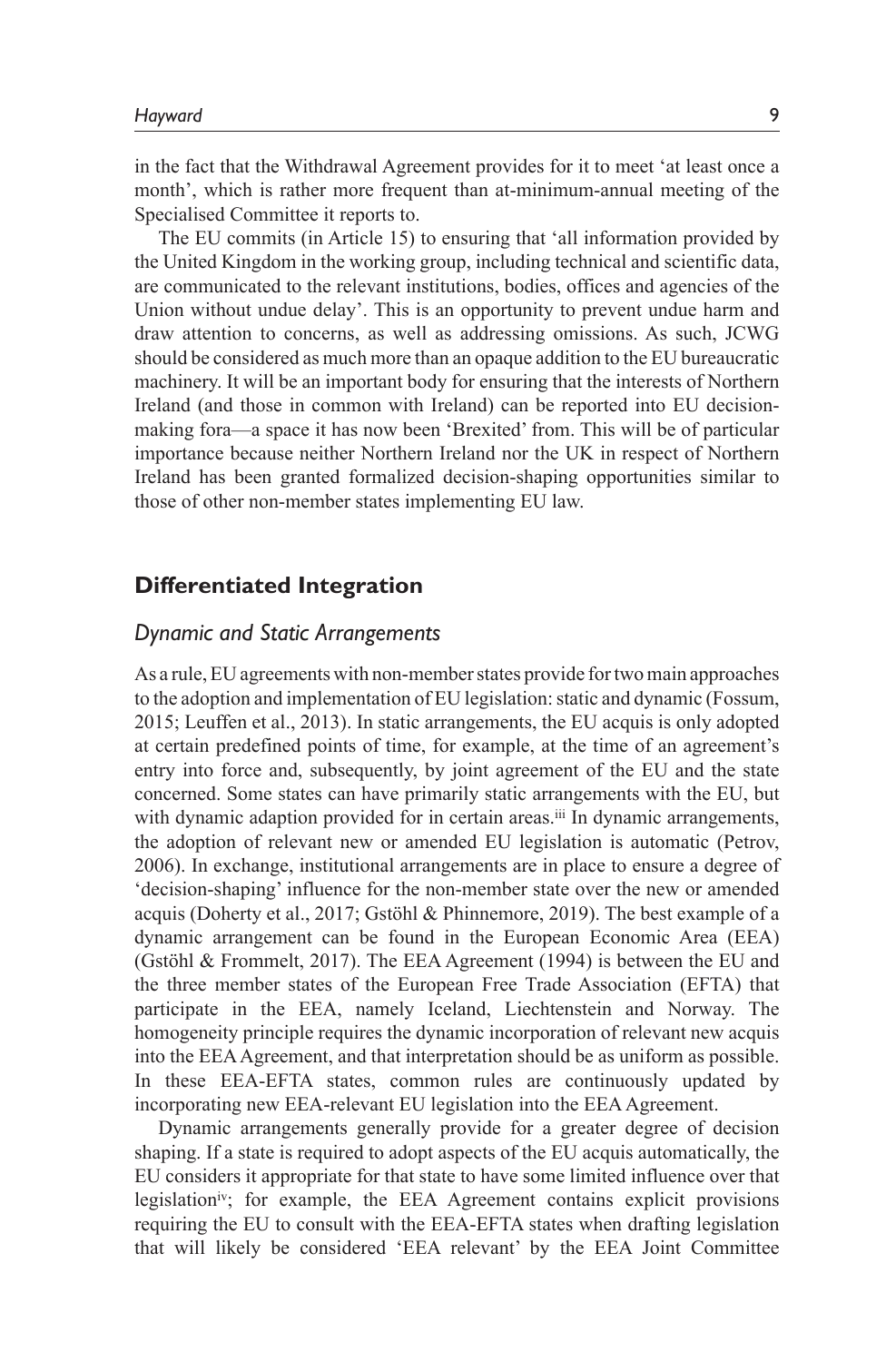(Hayward et al., 2020).<sup> $\vee$ </sup> As soon as new legislation is being drawn up, the European Commission shall 'informally seek advice from experts of the EFTA states in the same way as it seeks advice from experts of the EC member states for the elaboration of its proposals' (Article 99 EEA). Altogether there are several different groups, committees and routes through which the EEA-EFTA states are consulted by the EU, and many of these areas can be used in turn by the EEA-EFTA states to try to shape decision-making in the EU. That said, even these highly institutionalized and arrangements are inadequate, mainly due to inconsistency in selection of relevant decisions and in terms of delay in implementation (Gstöhl & Frommelt, 2017).

#### *Northern Ireland's Dynamic Alignment to the EU*

Given the potential—indeed the presumption—that the Protocol provides a permanent basis for Northern Ireland's post-Brexit relationship with the EU, the substance of the Protocol should not be regarded as definitive. It is striking that the Protocol contains no evolutionary clause allowing for the consensual development of the relationship, something that would be standard for a forwardlooking arrangement between the EU and a non-member state; instead, we just have the specific terms of the Protocol itself, with a focus on notifications and agreement, or else arbitration. Article 13(3) of the Protocol on Ireland/Northern Ireland provides for dynamic alignment to specific areas of the EU acquis. The EU will inform the UK (through the JCWG, see above) about 'planned Union acts within the scope' of the Protocol (Article 15(3)). Where these acts amend or directly replace EU acts listed in the Protocol, they will be automatically updated and apply in Northern Ireland. They cannot be blocked by the UK. Where there are new EU acts that fall within the scope of the Protocol, the EU will formally inform the UK (through the JCWG) before these acts are adopted. The Joint Committee will 'hold an exchange of views on the implications of the newly adopted act for the proper functioning of this Protocol' (Article 13(4)). The Joint Committee then decides either to adopt the relevant acts or to 'examine all further possibilities to maintain the good functioning of this Protocol and take any decision necessary to this effect'. The situation for the operation of the Protocol will become more complicated over time as regulatory divergence between the UK and EU increases and the UK concludes its own trade agreements with non-EU countries.

The Protocol is occasionally presented as offering Northern Ireland 'the best of both worlds' (Gove, 2020). However, in actual fact, the arrangements have the potential to see Northern Ireland, over time, increasingly facing barriers to trade with and at a competitive disadvantage vis-à-vis both the internal UK market and the EU market. Indeed, the Protocol establishes a situation of dynamic alignment between Northern Ireland and the EU. It provides for the continued application of certain existing EU acts in Northern Ireland and for replacements and amendments to those acts also to be applied. In addition, decisions may be taken to apply relevant new EU acts. Responsibility for ensuring that these obligations are met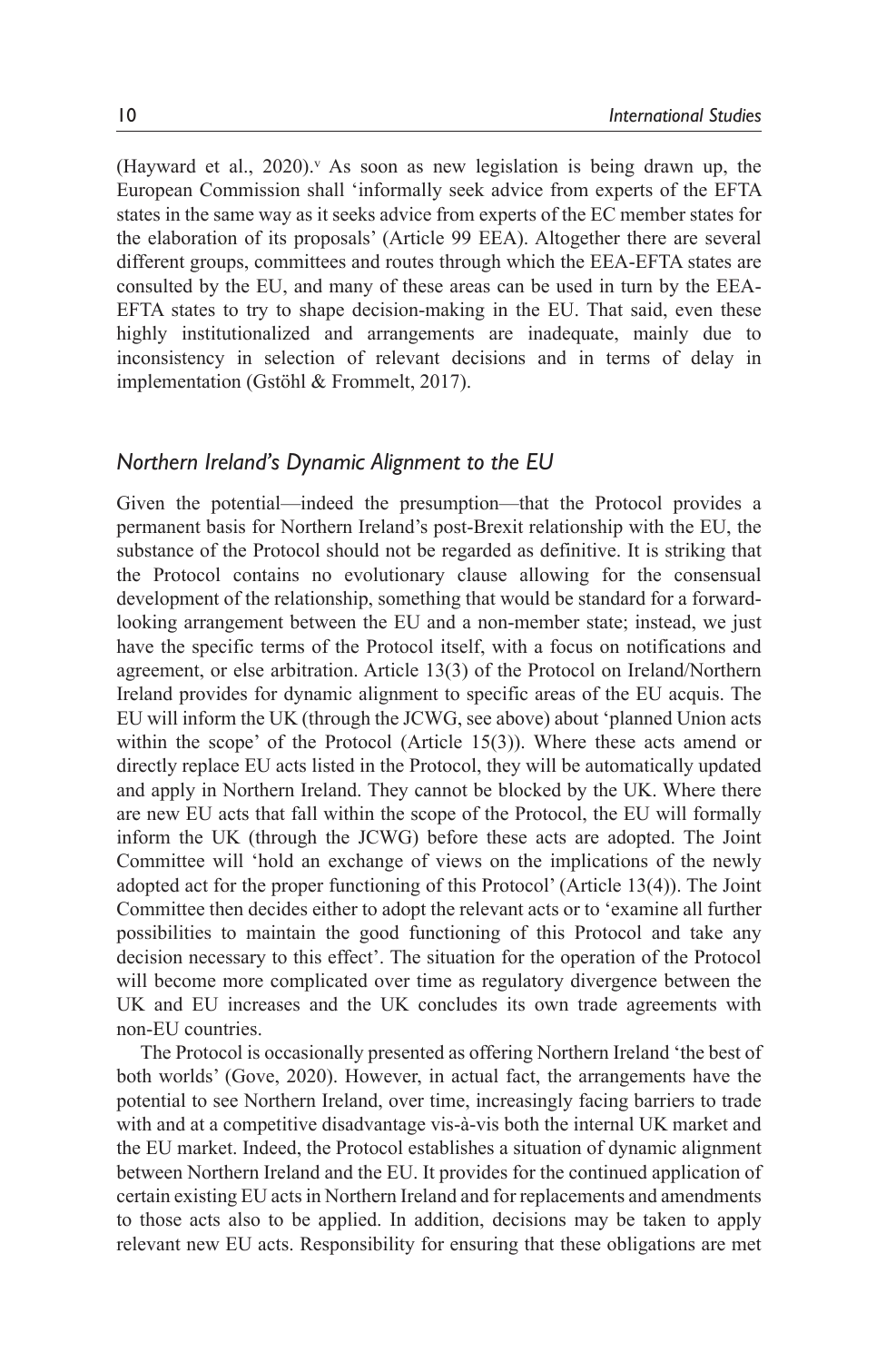and for taking decisions on new acts to be applied lies with the UK government. This risks disruption on two fronts. First, the UK's decision to abandon regulatory alignment with the EU in those areas where Northern Ireland is to remain aligned. Ultimately, the nature and extent of checks and controls between Britain and Northern Ireland will depend heavily on the future UK–EU relationship and the extent to which the United Kingdom diverges from the EU in terms of regulation.

Second, the EU's standards may increase over time, and thus, (where automatically updated or added to the Protocol as agreed) Northern Ireland will potentially be pulled that bit further from Great Britain. Of course, it is possible that standards will also increase in Great Britain, but the fundamental principle remains true: where the UK and EU rules differ, Northern Ireland is left having to navigate what this means in practice. The low-ambition UK–EU Trade and Cooperation Agreement provides little assurance to Northern Ireland about being able to avoid such a precarious position. The Council Decision on adopting the Withdrawal Agreement provides for Ireland to be authorized to conclude with the United Kingdom bilateral agreements in areas of exclusive EU competence (e.g., trade, fisheries, competition) 'as may be necessary for the proper functioning of the arrangements provided for' in Protocol. This is reassuring to a degree, but much depends on how the functioning of the Protocol is interpreted—and facilitated—more generally, and with an eye to its long-term stability. The effectiveness of any dynamic arrangement with the EU depends on the capacity of the non-member state to respond to the challenge and keep up with the requirements of alignment. As Gstöhl and Frommelt (2017) argue:

any dynamic form of deep and comprehensive integration requires an efficient institutional set-up for taking over relevant new EU acts and case law and for ensuring the surveillance and enforcement of these obligations.

There are several reasons why there may be concerns about the institutional set-up to manage the obligations of the Protocol (Hayward et al., 2020). Much depends on how both the UK and the EU approach their joint responsibility towards this highly complex and original arrangement. The final part of this article considers exactly what this challenge is for the EU.

### **What the Protocol Means for the European Union**

#### *Flexibility and Imagination Shown*

For a considerable period of time during the UK–EU withdrawal negotiations, there appeared to be a zero-sum stand-off between upholding the 'integrity of the EU's internal market' and the 'integrity of the United Kingdom's internal market'. The Protocol marks a genuinely imaginative means of finding a path to compromise between these two blocs, namely by placing Northern Ireland simultaneously in and between both markets. This marks a considerable degree of flexibility on the part of the European Union. First, it is doing for Northern Ireland what it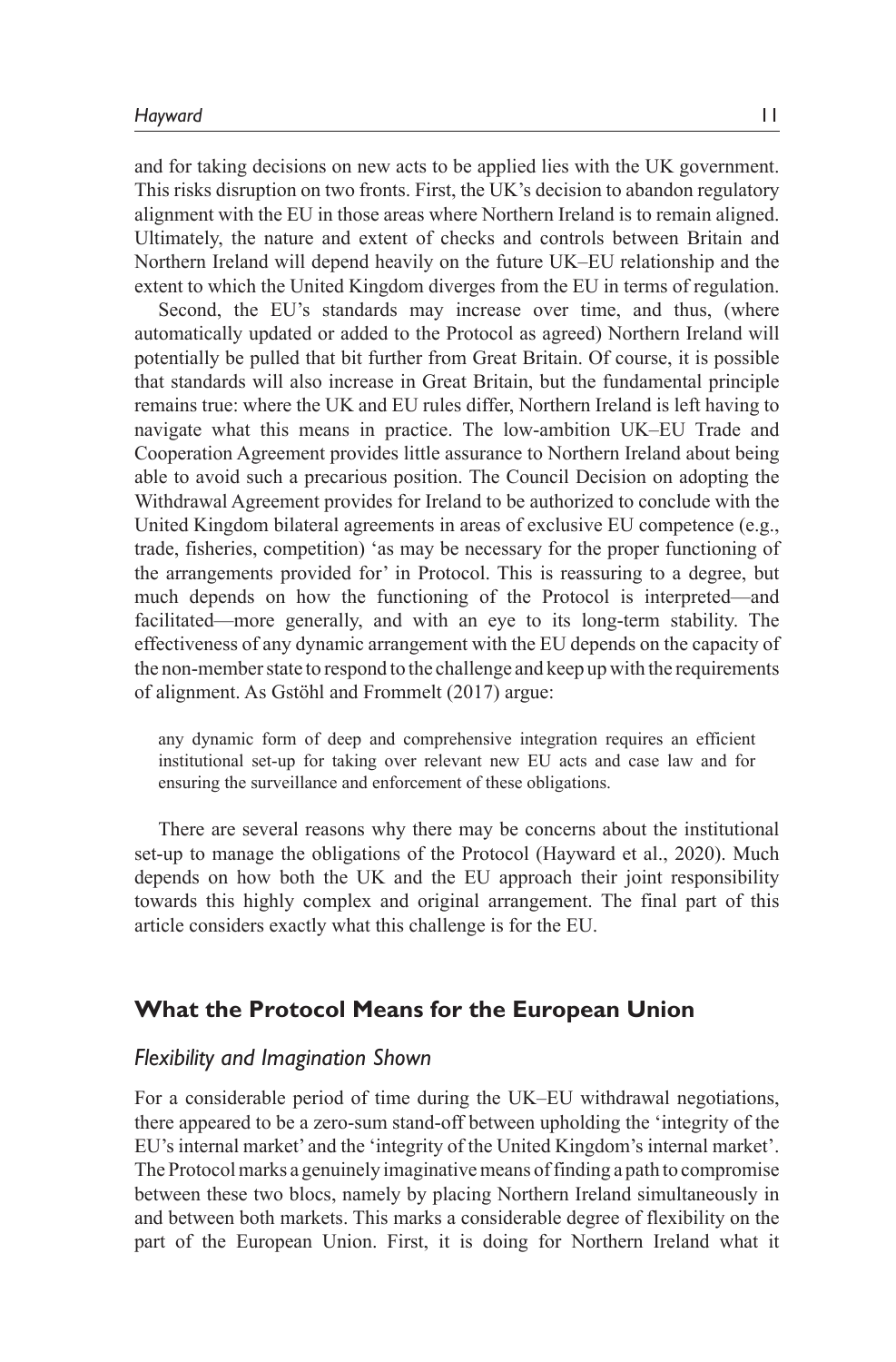steadfastly refused to do for the UK as a whole in the Brexit process, that is, it is separating the four freedoms. Northern Ireland is out of the single market for capital, services and people, but it benefits from freedom of movement of goods to and from the EU. Second, it is allowing the Protocol to be a dynamic rather than a static arrangement and with no evolutionary clause. Whilst it is possible to see why it would demand this through the Protocol (to make sure what is produced in Northern Ireland will not undermine its single market over time), what this requires of the EU is an unusual level of 'keeping watch'. As noted above, it is necessary for the EU to put in place arrangements whereby it will keep track of which planned acts in the future may be within the scope of the Protocol. It is also necessary for it to be able to inform all relevant institutions, directorates-general, bodies and agencies as appropriate about information and views shared in the bodies overseeing the Protocol.

Third, the EU is trusting the enforcement of the Protocol into the hands of nonmember state authorities. Although it has the right to be present when UK authorities are administering the terms of the Protocol (e.g., veterinary inspections in Border Control Posts in Belfast port), this is different to constant presence, monitoring and joint enforcement. This requires a great deal of trust from the EU in the UK, and it is for this reason that the UK Internal Market Bill caused quite such concern among EU member states. In the latter part of the transition period, the UK government attempted to equip itself with powers to breach the direct effect of the Withdrawal Agreement in domestic law, specifically in relation to the implementation of the Protocol (Hayward, 2020). There was a strong presence from member states at the extraordinary meeting of the Joint Committee that was called in response, which shows how concerned they are regarding the potential for the UK to breach the Withdrawal Agreement (European Commission, 2020a).<sup>vi</sup> Indeed, more broadly, member states have expressed both wariness and caution when it comes to the meaning and implementation of the Protocol. It is for this reason that the joint decisions on implementation of the Protocol were made with some concessions in terms of an adaptation period in the cases of complexity (e.g., export health certificates for plant and animal products). However, there is an overall expectation that the relevant EU practices and legislation will ultimately apply in full to what has become known in the Official Journal of the European Union as 'United Kingdom (Northern Ireland)' (see, e.g., European Commission, 2020b).

#### *A Continued Responsibility*

Although the Protocol on Ireland/Northern Ireland is part of the UK–EU Withdrawal Agreement, it is evident that it is an ongoing concern for the UK and the EU and one that will last indefinitely. This is not just because the arrangement established for Northern Ireland is a dynamic one, with the expectation that the scope of the Protocol will evolve over time (this is not to say that it will necessarily expand). At heart, the Protocol brings areas of strong policy relevance for Northern Ireland under the auspices of joint responsibility between the UK and the EU. As such, it establishes a close and continuing relationship between the UK and the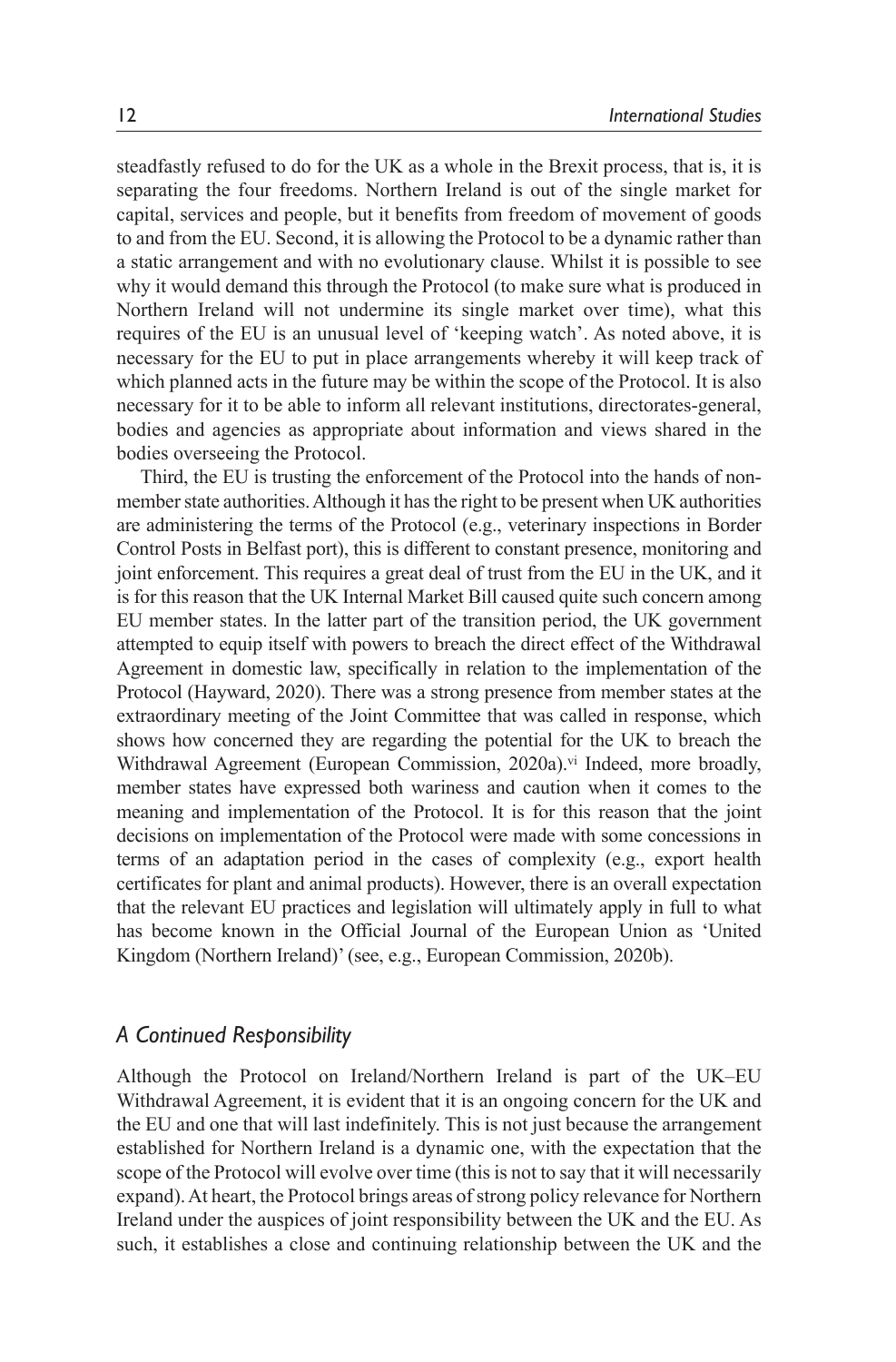EU that will require mutual consultation, information exchange and decisionmaking. In a very particular way, the EU now has a certain amount of direct responsibility over the future of a region that is outside it and even outside the EEA. The decisions that the UK and the EU will make will have a significant impact in economic terms. This brings us to the fundamental point about the Protocol. It is unprecedented because the circumstances it sought to address are quite unique.

First, to state what is quite obvious: Northern Ireland is a sub-national region with limited resources and capacity. The end of the transition period is coming at a time of economic recession for Northern Ireland that is only partly pandemicinduced. This recession is not expected to end until after it does so for the rest of the UK. There are economic vulnerabilities in Northern Ireland that have been persistent and, so far, unresolved. Areas of multiple deprivation are those in which paramilitary organizations are active and exert control over local communities (IRC, 2018; Smyth, 2020). Second, the representation from Northern Ireland when it comes to the governance arrangements for the Protocol are primarily through the UK government (Hayward et al., 2020). This is problematic in part because the British government is resented and distrusted by many in Northern Ireland, not only by 'Remainers' (who constitute the majority in the region) or among Irish nationalists, but also among unionists, who feel betrayed by the terms of the Withdrawal Agreement (Cochrane, 2020). It is also problematic because of Northern Ireland's peripherality to policymaking in Westminster, and the simple lack of familiarity that London-based officials have with Northern Ireland. Third, and related to this, the politics and governance of Northern Ireland is profoundly complicated. The multilevel governance arrangements established through the 1998 Agreement mean that there is no singular view of Northern Ireland's interests on any matter. The mandatory power-sharing within the Northern Ireland Executive may be necessary for post-conflict stability, but it does mean that profound differences (including on Brexit) are written into the deliberations of the executive (Potter, 2020). As such, there is a tendency to avoid or delay decisions, rather than to come up with a clear position. Furthermore, the north/south crossborder and the east/west British–Irish dimensions to policy in Northern Ireland are often quite significant. It is simply not possible to consider any serious policy for Northern Ireland without taking into consideration what it might mean for its relationship to the rest of the United Kingdom and the rest of the island of Ireland.

### **Conclusion**

The deliberations between the UK and the EU during the transition period over the Protocol proved painfully difficult, even after the ratification of the Withdrawal Agreement (Gasiorek & Jerzewska, 2020). There were deep sensitivities on both sides that the implementation of the Protocol could cause risks to the integrity of the respective single markets. There was a balance to be struck in the form of yet more compromises (European Commission, 2020c). This is what the EU should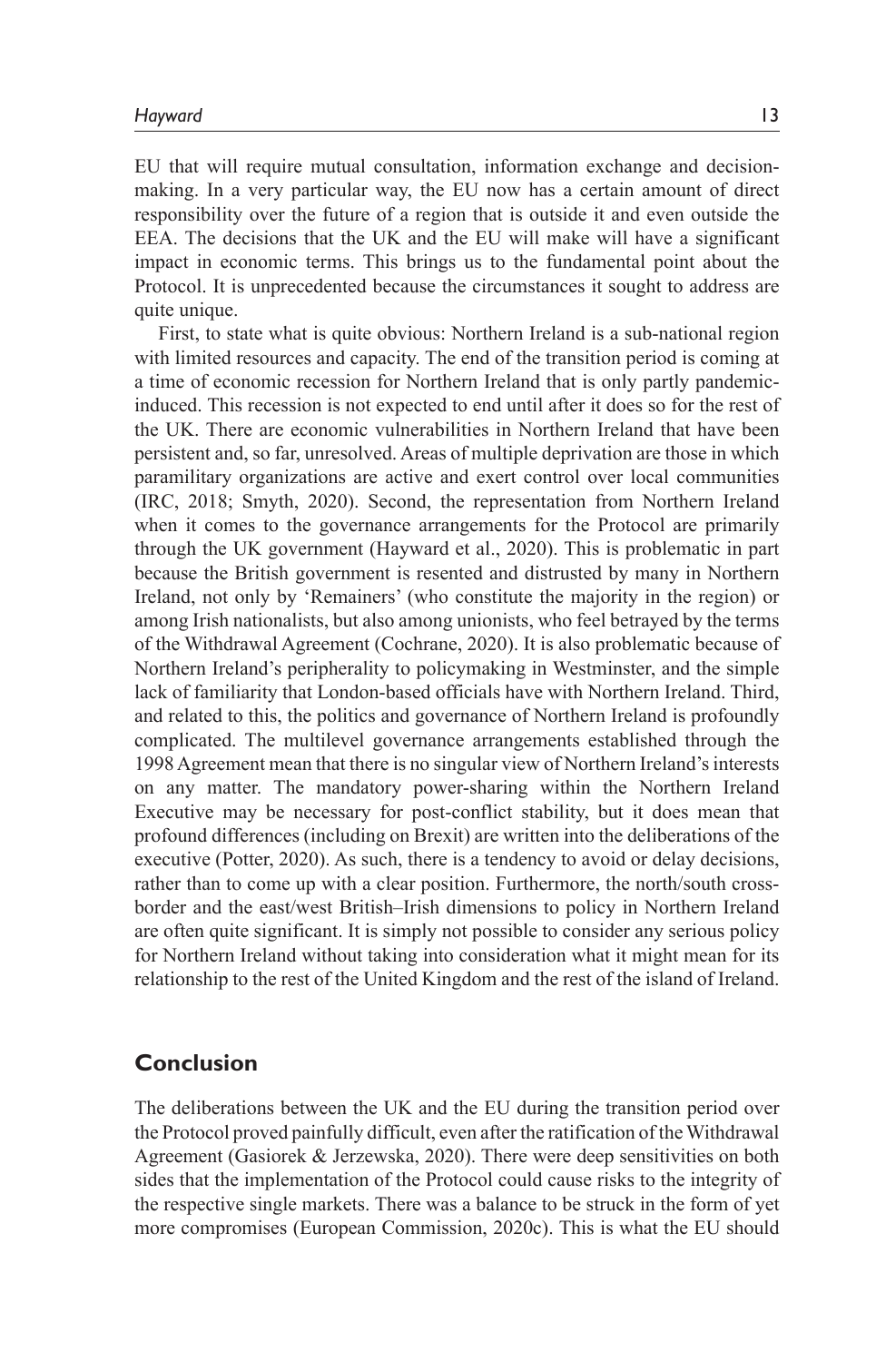continue to expect to see when it comes to the operation of the Protocol. The circumstances on the island of Ireland are unique not just in geographical terms, but also constitutional ones, and political ones too. Above all else, it is worth recalling precisely why a specific solution for Northern Ireland was seen as necessary in the first place. It was not because Northern Ireland wanted a half-in, half-out arrangement. The majority in Northern Ireland wanted to remain fully in the European Union; at the same time, most people in Northern Ireland still want to remain in the United Kingdom (Leroux, 2021). It is important, for the stability of Northern Ireland now, that the EU's determination not to allow a 'breach' in its legal order does not lead it to a position of inflexibility and dogmatism when it comes to the implementation of the Protocol. If bridges between the UK and the EU are burnt, or if one side pulls too hard against the fragile compromise, it will risk undermining the very purpose of the Protocol:

to address the unique circumstances on the island of Ireland, to maintain the necessary conditions for continued North-South cooperation, to avoid a hard border and to protect the 1998 Agreement in all its dimensions. (Article 1.3)

Flexibility and imagination brought the UK and the EU to the point of agreeing to the Protocol on Ireland/Northern Ireland. Its successful implementation will require those same qualities to continue to be demonstrated on both sides.

#### **Declaration of Conflicting Interests**

The author declared no potential conflicts of interest with respect to the research, authorship and/or publication of this article.

#### **Funding**

The author acknowledges receipt of funding from the UK Economic and Social Research Council (ES/T000996/1) that enabled research drawn on in this article.

#### **Notes**

- 1. The Good Friday (Belfast) Agreement of 10 April 1998 was reached after a series of multiparty talks in Northern Ireland and underpinned by Agreement between the British and Irish governments. It forms the legal basis for governance of Northern Ireland, including many dimensions aimed at establishing the exclusive use of democratic and peace means to resolve political differences in the post-conflict region.
- 2. The violent conflict, often known as the 'Troubles', that emerged in Northern Ireland in the late 1960s and lasted until the ceasefires of paramilitary organisations in the mid-1990s saw particularly harsh effects in the border region of Ireland/Northern Ireland, including the establishment of British Army fortified bases and efforts to control movement across the Irish border.
- 3. For example, the EU–Turkey Customs Union contains dynamic aspects, given that Turkey must maintain alignment with the EU's common external tariff. The EU–Swiss relationship is a static arrangement, but it does include dynamic adoption of aspects of the EU acquis relating to Schengen and air transport (Hayward et al., 2020).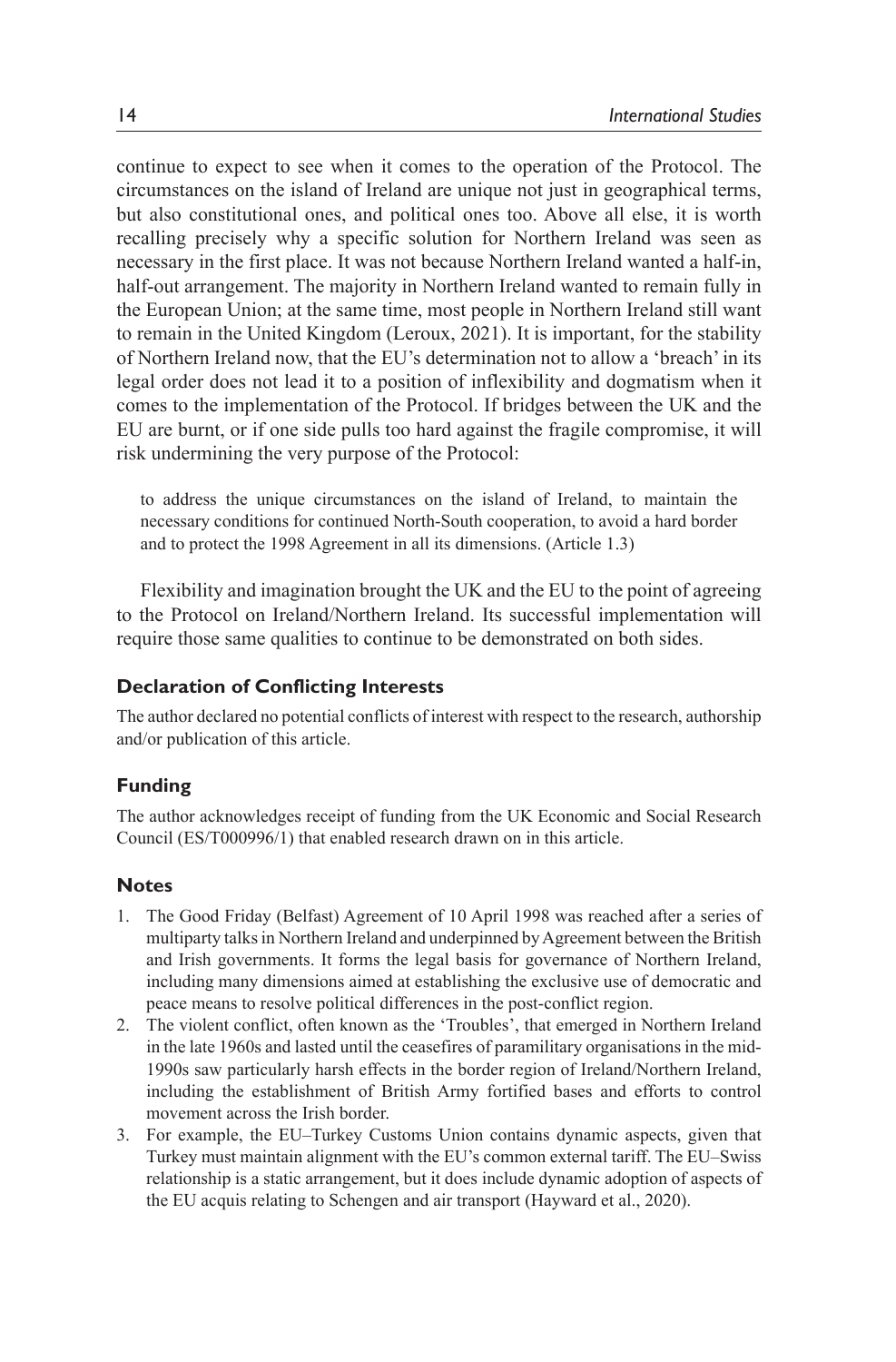- 4. This is seen in the case of Switzerland's bilateral relations with the EU. Despite being a much larger trading partner with the EU than any of the other EFTA states, Switzerland has significantly less formal access to decision shaping than the EEA-EFTA states (except in areas where it dynamically aligns) because it is only set for static alignment (Jenni, 2016).
- 5. The EEA Joint Committee meets approximately 10 times a year and is responsible for the ongoing management of the EEA as well as deciding about the incorporation of new or amended EU legislation into the EEA agreement. The Joint Committee has the power to create subcommittees or working groups to assist it.
- 6. On 7 December 2020, the UK Government issued a statement underlining its intention to act unilaterally to breach the Protocol if needs be (10 Downing Street, 2020). On 8 December, after having come to an agreement with the EU in the Joint Committee over the operation of the Protocol, it announced it would withdraw the proposed legislation that would have given it such powers (Cabinet Office, 2020).

#### **References**

- 10 Downing Street. (2020, December 7). *UK Government statement on the UK–EU Joint Committee and the implementation of the Northern Ireland Protocol*. https:// www.gov.uk/government/publications/uk-government-statement-on-the-ukeu-joint-committee-and-the-implementation-of-the-northern-ireland-protocol/ uk-government-statement-on-the-uk-eu-joint-committee-and-the-implementation-ofthe-northern-ireland-protocol
- 1998 Agreement. (1998, April 10). *The agreement reached in the mult-party negotiations*. https://www.gov.uk/government/publications/the-belfast-agreement
- Buchanan, S. (2014). *Transforming conflict through social and economic development: Practice and policy lessons from Northern Ireland and the border counties*. Manchester University Press.
- Cabinet Office. (2020, December 8). *Joint statement by the co-chairs of the EU-UK Joint Committee*. https://www.gov.uk/government/publications/eu-uk-joint-committeestatement-on-implementation-of-the-withdrawal-agreement/eu-uk-joint-committeestatement-on-implementation-of-the-withdrawal-agreement
- Cochrane, F. (2020). *Breaking peace: Brexit and Northern Ireland*. Manchester University Press.
- Deiana, M.-A., Komarova, M., & McCall, C. (2019). Cross-border cooperation as conflict transformation: Promises and limitations in EU peacebuilding. *Geopolitics*, *24*(3), 529–540.
- Doherty, B., McCrudden, C., McGowan, L., Phinnemore, D., Schiek, D., & Temple Lang, J. (2017). *Northern Ireland and Brexit: The European Economic Area option*. European Policy Centre. https://www.epc.eu/en/publications/Northern-Ireland-and-Brexit-the-European-Economic-Area-option~20b124
- EEA. (1994). *The European Economic Area Agreement*. EFTA. https://www.efta.int/ Legal-Text/EEA-Agreement-1327
- European Commission. (2020a, September 10). *Statement by the European Commission following the extraordinary meeting of the EU-UK Joint Committee*. https://ec.europa. eu/commission/presscorner/detail/en/STATEMENT\_20\_1607
- European Commission. (2020b, December 16). *Commission implementing decision*  amending Annex I to Decision 2010/221/EU as regards the reference to the United *Kingdom in respect of Northern Ireland for the approval of national measures for limiting the impact of certain diseases in aquaculture animals and wild aquatic ani-*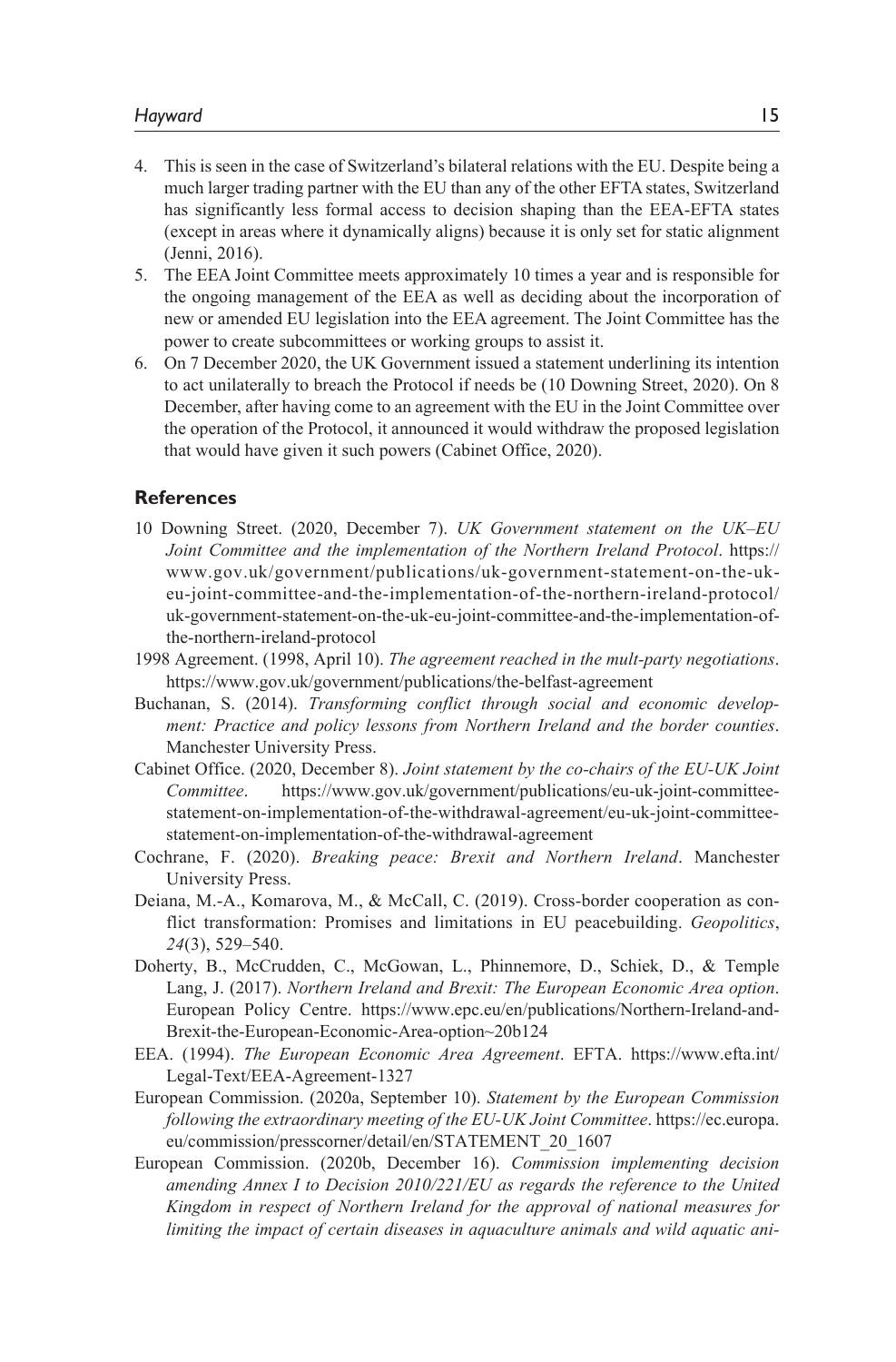*mals in accordance with Article 43 of Council Directive 2006/88/EC*. https://eur-lex. europa.eu/legal-content/EN/TXT/?uri=CELEX%3A32020D2111

- European Commission. (2020c). *Brexit: Withdrawal Agreement to be fully operational on 1 January 2021*. European Commission Press Corner. https://ec.europa.eu/commission/presscorner/detail/en/ip\_20\_2478
- European Council. (2017, April 29). *European Council (Art. 50) guidelines for Brexit negotiations*. European Council. https://www.consilium.europa.eu/en/meetings/european-council/2017/04/29/
- Council, European & HMG. (2017). *Joint report from the negotiators of the European Union and the United Kingdom Government on progress during phase 1 of negotiations under Article 50 TEU on the United Kingdom's orderly withdrawal from the European Union*. European Council. https://ec.europa.eu/commission/sites/beta-political/files/joint\_report.pdf
- Council, European & HMG. (2018). *Withdrawal Agreement and political declaration on the future relationship between the UK and the EU as endorsed by leaders at a special meeting of the European Council on 25 November 2018*. Her Majesty's Government. https://www.gov.uk/government/publications/withdrawal-agreement-and-politicaldeclaration
- European Council & HMG. (2019a, June). *Mapping exercise of North–South cooperation*. European Council. https://ec.europa.eu/commission/sites/beta-political/files/mapping of north-south cooperation 0.pdf
- Council, European & HMG. (2019b). *The revised withdrawal agreement and political declaration considered and agreed at European Council on 17 October 2019*. Her Majesty's Government. https://www.gov.uk/government/publications/new-withdrawal-agreement-and-political-declaration
- Fossum, J. E. (2015). Democracy and differentiation in Europe. *Journal of European Public Policy*, *22*(6), 799–815.
- Gasiorek, M., & Jerzewska, A. (2020). *The unresolved difficulties of the Northern Ireland protocol* (Briefing Paper 41). UK Trade Policy Observatory. https://blogs.sussex. ac.uk/uktpo/publications/the-unresolved-difficulties-of-the-northern-ireland-protocol/
- Gove, M. (2020). *Gove says Northern Ireland businesses get 'best of both worlds' with access to both EU and UK markets*. ITV News. https://www.itv.com/news/2020- 12-08/brexit-gove-says-northern-ireland-businesses-get-best-of-both-worlds-withaccess-to-both-eu-and-uk-markets
- Gstöhl, S., & Frommelt, C. (2017). Back to the future? Lessons of differentiated integration from the EFTA countries for the UK's future relations with the EU. *Social Sciences*, *6*(4), 121. https://doi.org/10.3390/socsci6040121
- Gstöhl, S., & Phinnemore, D. (Eds.). (2019). *The proliferation of privileged partnerships between the European Union and its neighbours*. Routledge.
- Hayward, K. (2007). Mediating the European ideal: Cross-border programmes and conflict resolution on the island of Ireland. *JCMS: Journal of Common Market Studies*, *45*(3), 675–693. https://doi.org/10.1111/j.1468-5965.2007.00723
- Hayward, K. (2009). *Irish nationalism and European integration: The official redefinition of the island of Ireland*. Manchester University Press.
- Hayward, K. (2017). *Bordering on Brexit: Views from local communities in the central border region of Ireland/Northern Ireland*. Irish Central Border Area Network and Queen's University Belfast. https://www.qub.ac.uk/brexit/Brexitfilestore/ Filetoupload,781170,en.pdf
- Hayward, K. (2018). *Brexit at the border: Voices of local communities in the central border region of Ireland/Northern Ireland*. Irish Central Border Area Network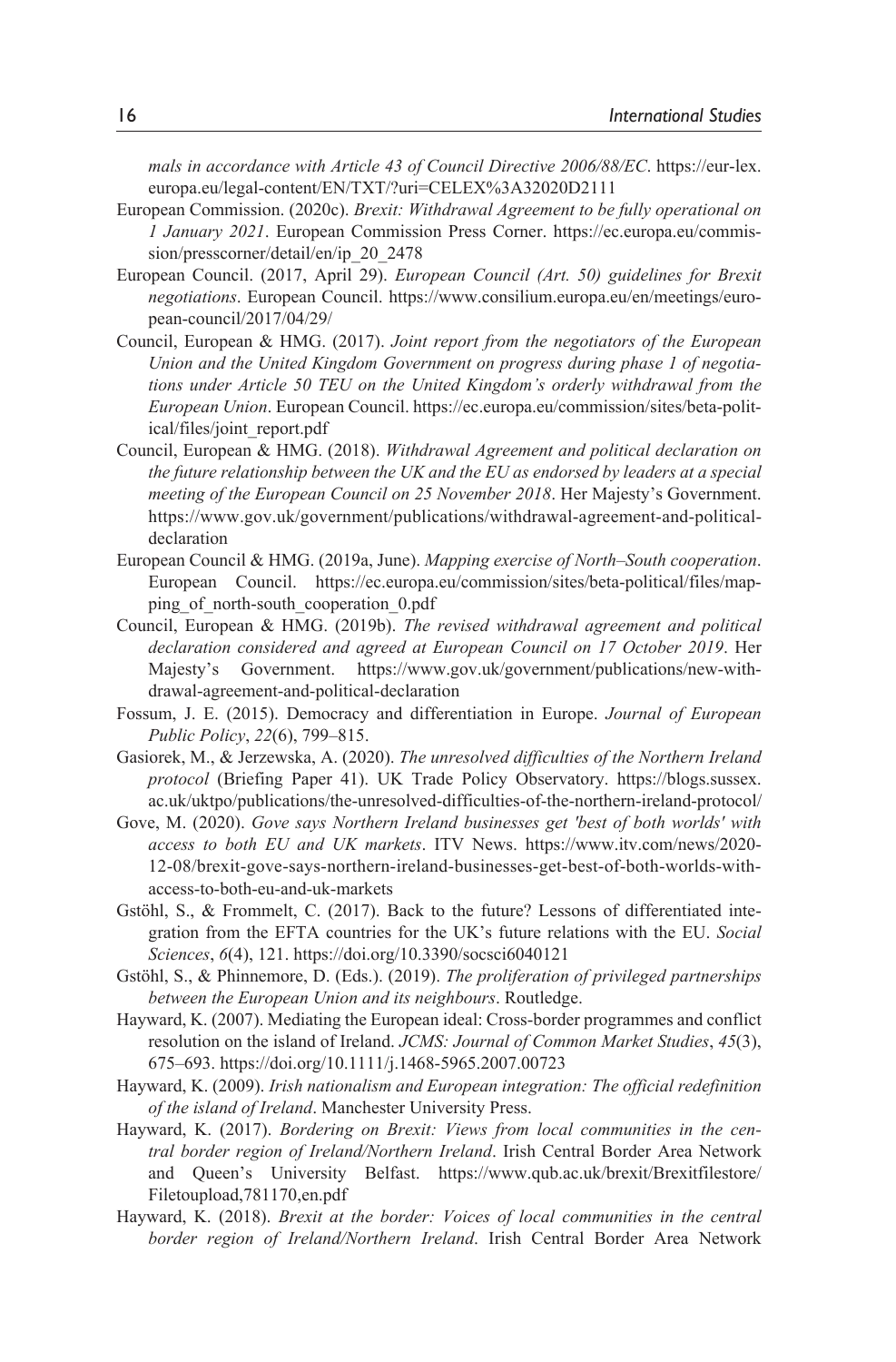and Queen's University Belfast. https://www.qub.ac.uk/brexit/Brexitfilestore/ Filetoupload,824444,en.pdf

- Hayward, K. (2020). *How does the UK Internal Market Bill relate to Northern Ireland?* London School of Economics Brexit blog. https://blogs.lse.ac.uk/brexit/2020/10/19/ how-does-the-uk-internal-market-bill-relate-to-northern-ireland/
- Hayward, K., Phinnemore, D., & Komarova, M. (2020). *Anticipating and meeting new multilevel governance challenges in Northern Ireland after Brexit*. UK in a Changing Europe. https://ukandeu.ac.uk/research-papers/anticipating-and-meeting-new-multilevel-governance-challenges-in-northern-ireland-after-brexit/
- HMG. (2017a). *Prime Minister's speech on the Government's negotiating objectives, Lancaster House, 17 January 2017*. Her Majesty's Government. https://www.gov. uk/government/speeches/the-governments-negotiating-objectives-for-exiting-theeu-pm-speech
- HMG. (2017b). *The Prime Minister's letter to Donald Tusk triggering Article 50, 29 March 2017*. Her Majesty's Government. https://www.gov.uk/government/publications/prime-ministers-letter-to-donald-tusk-triggering-article-50/prime-ministers-letter-to-donald-tusk-triggering-article-50
- HMG. (2018). *Taking back control of our borders money and laws while protecting our economy, security and Union, Command paper 9741, November 2018*. Her Majesty's Government. https://assets.publishing.service.gov.uk/government/uploads/system/ uploads/attachment\_data/file/759792/28\_November\_EU\_Exit\_-\_Taking\_back\_control\_of\_our\_borders\_\_money\_and\_laws\_while\_protecting\_our\_economy\_\_security\_ and\_Union\_\_1\_.pdf
- House of Lords. (2019). Beyond Brexit: How to win friends and influence people. *Report of the Lords European Union Select Committee*. HL Paper 322. https://publications. parliament.uk/pa/ld201719/ldselect/ldeucom/322/322.pdf
- House of Lords. (2020) *Report of the Lords European Union Select Committee on the Protocol on Ireland/Northern Ireland*, HL Paper 66. https://publications.parliament. uk/pa/ld5801/ldselect/ldeucom/66/6615.htm
- IRC. (2018). *First report on progress towards ending paramilitary activity*, HC 1665, October 2018. Independent Reporting Commission. https://www.ircommission.org/ sites/irc/files/media-files/IRC-%20First%20Report\_1.pdf
- Jenni, S. (2016). *Switzerland's differentiated European integration: The last Gallic village?* Palgrave Macmillan.
- Lagana, G. (2020). *The European Union and the Northern Ireland peace process*. Palgrave Macmillan.
- Leroux, M. (2021). Should we believe the opinion polls on unification? *Fortnight*, 480. https:// fortnightmagazine.org/articles/should-we-believe-the-opinion-polls-on-unification/
- Leuffen, D., Rittberger, B., & Schimmelfennig, F. (2013). *Differentiated integration: Explaining variation in the European Union*. Palgrave Macmillan.
- McCall, C. (2014). *The European Union and peacebuilding: The cross-border dimension*. Palgrave Macmillan.
- McCall, C., & O'Dowd, L. (2008). Hanging flower baskets, blowing in the wind? Third sector groups, cross-border partnerships and the EU Peace programmes in Ireland. *Nationalism and Ethnic Politics*, *14*(1), 29–54.
- Mulroe, P. (2017). *Bombs, bullets and the border: Policing Ireland's Frontier. Irish security policy*, *1969*–*1978*. Irish Academic Press.
- Murphy, M. C. (2014). *Northern Ireland and the European Union: The dynamics of a changing relationship*. Manchester University Press.